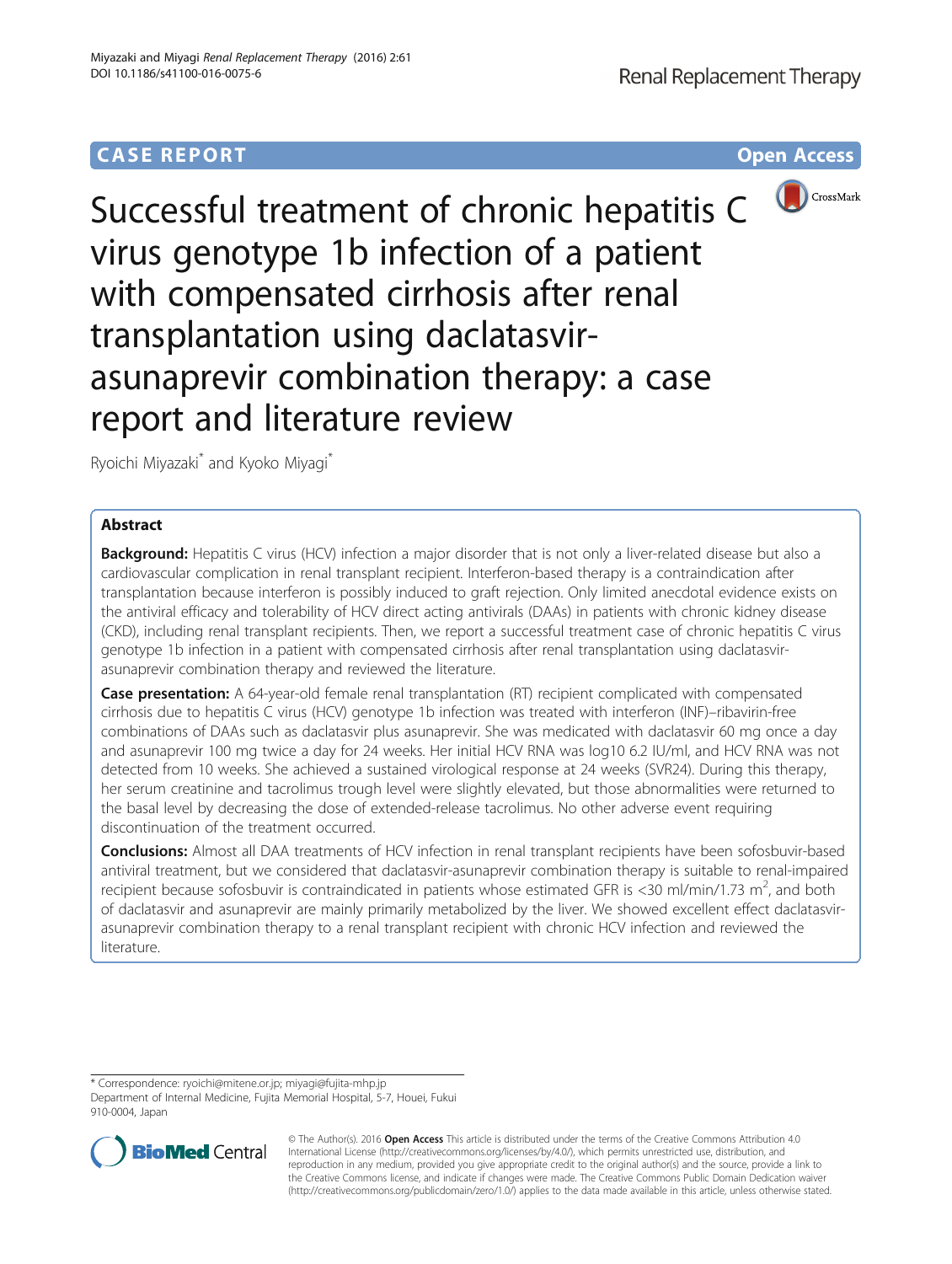# Background

Chronic hepatitis C virus (HCV) infection progresses to hepatic dysfunction, cirrhosis, and hepatocellular carcinoma, and the target of the therapy is elimination of the virus [[1\]](#page-4-0). Since Omata et al. [[2\]](#page-4-0) reported the effectiveness of interferon (IFN) in 1991, it has been the standard therapy for chronic HCV infection until the appearance of direct acting antivirals (DAAs) [\[3\]](#page-4-0). However, the use of IFN is prohibited in renal transplantation (RT) patients because IFN could induce acute rejection. Kidney Disease Improving Global Outcomes (KDIGO) recommends IFN therapy for recipients with HCV infection before RT [\[4\]](#page-4-0). Therefore, there has been no choice of treatment in post-transplant patients with chronic HCV infection. Here, we report the successful treatment of a patient with oral IFN- and ribavirin-free DAAs (daclatasvir plus asunaprevir) for compensated cirrhosis due to HCV genotype 1b infection after RT. These new DAAs may change the natural history of HCV infection after RT. However, there is as yet no evidence to support the use of DAAs in the RT setting because the understanding of DAA metabolism and drug–drug interaction is insufficient. In addition, there have been no large studies of DAA treatment in this patient group [[5](#page-4-0)].

### Case presentation

A 64-year-old female was diagnosed with chronic glomerulonephritis in March 1976 and soon started hemodialysis. She showed intermittent elevation of transaminase and thrombocytopenia at the start of hemodialysis. We considered that these abnormalities were caused by chronic non-A and non-B hepatitis, which is now called type C hepatitis, because she did not show abnormal neurological signs, jaundice, or ascites. She had never received a transfusion and was not a drug addict. Therefore, the infection route of hepatitis C virus (HCV) was unknown. She underwent hemodialysis three times a week for about 26 years, and she then received a cadaveric RT in April 2003. Before transplantation, she underwent an examination by upper gastrointestinal endoscopy, which revealed no esophageal varices or other abnormalities. After transplantation, her clinical course was very good except for mild liver injury and thrombocytopenia. HCV antibody positivity was first detected on screening for infections in April 1991, when this examination became commercially available in Japan. For the first time, we checked HCV RNA, which was positive in April 2008. Upper gastrointestinal endoscopy to screen for malignancy, which was carried out in June 2014, revealed esophageal varices at the upper esophagus. At that time, her height was 141.1 cm, body weight 39.2 kg, body temperature 36.5 °C, and blood pressure 125/60 mmHg. Her consciousness was clear, and neurological examination was normal. Her palpebral conjunctiva was not anemic, and bulbar conjunctiva was not icteric. Her abdomen was not distended, and hepatomegaly was not present. Her spleen was palpable about 6 cm below the left hypochondrium. Lower abdominal wall vein dilatation (so called Caput medusae) was present. There were no vascular spiders, palmar erythema, digital clubbing, or asterixis. Urinalysis revealed 1+ proteinuria, but occult blood was negative. The amount of proteinuria over 24 h was 0.25–0.35 g. Other laboratory findings were as follows: leukocytes 5400/ $\mu$ l, erythrocytes 423 × 10<sup>4</sup>/ μl, hemoglobin 11.7 g/dl, hematocrit 35.7 %, platelets  $6.7 \times 10^4$ /µl, blood urea nitrogen 36.9 mg/dl, serum creatinine 1.30 mg/dl, e-GFR 32.6 ml/min/1.73 m<sup>2</sup>, uric acid 5.2 mg/dl, total protein 6.5 g/dl, albumin 3.9 g/dl, AST 64 IU/l (normal value 8–38 IU/l), ALT 65 IU/l (normal value 40–40 IU/l),  $\gamma \sim GTP$  47 IU/l (normal value <70 IU/l), total bilirubin 0.78 mg/dl, ALP 430 IU/l (normal value 100–335 IU/l l), i-PTH 222 pg/ml (normal value 10–65 pg/ml), hepaplastin test 101.3 % (normal value 70–130 %), PT 85.6 % (normal value 70–140 %), type IV collagen∙7S 7.6 ng/ml (normal value <6.0), procollagen III peptide 1.9 U/ml (normal value <1.0 U/ml), HCV RNA 6.2  $log_{10}$  IU/ml, and HCV genotype 1b. We examined the patient for pretreatment resistance-associated variants. There were no variants in the L31M and Y93H regions. A computed tomography (CT) scan revealed splenomegaly and a tiny quantity of ascites (Fig. 1). There were no findings of liver atrophy or tumor (Fig. [2](#page-2-0)). We diagnosed well-compensated liver cirrhosis (Child–Pugh grade A; score 6 points). After the local ethics committee approval and written informed consent, we decided to treat her HCV chronic infection with the interferon (IFN) free DAAs daclatasvir plus asunaprevir because of the risk of acute renal rejection after IFN treatment. We prescribed daclatasvir 60 mg once daily plus asunaprevir 100 mg twice daily for 24 weeks. Her other prescription medications were extended-release tacrolimus 2 mg/day,



Fig. 1 Abdominal CT findings. Marked splenomegaly was observed, and a small amount of ascites were present on the surface of the liver. No liver atrophy or tumors were found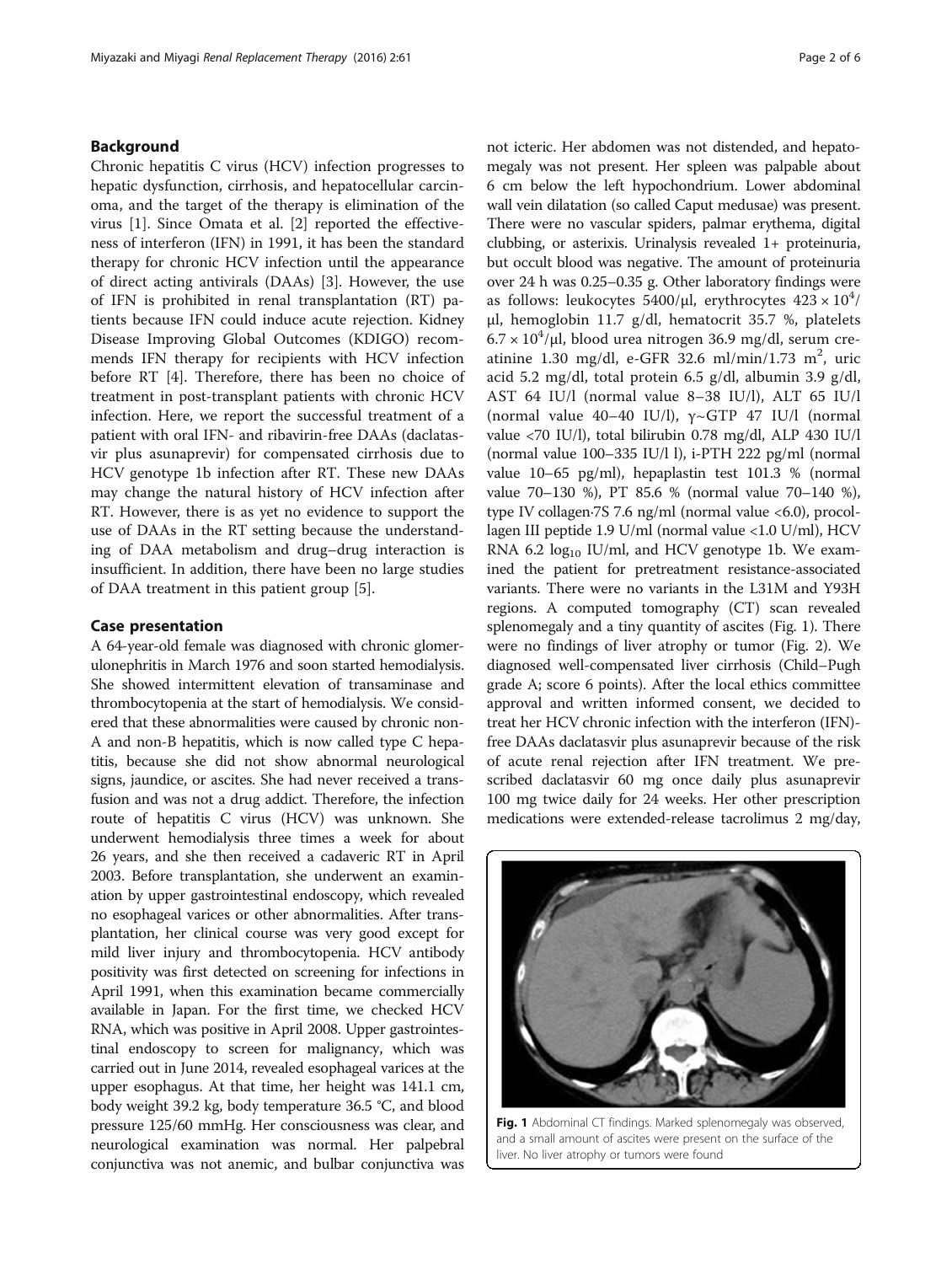<span id="page-2-0"></span>

mycophenolate mofetil 500 mg/day, prednisolone 2 mg/ day, valsartan 40 mg/day, alfacalcidol 0.25 μg/day, cinacalcet 25 mg/day, febuxostat 40 mg/day, ursodeoxycholic acid 600 mg/day, menatetrenone 15 mg/day, and acetaminophen 800 mg/day. Her HCV RNA level decreased rapidly and was undetectable from 10 weeks after the start of treatment, and she achieved a sustained virologic response (SVR) at 24 weeks (SVR<sub>24</sub>). Her slightly elevated transaminase level was normalized quickly. Slightly elevated serum creatinine and trough level of tacrolimus were decreased after dose adjustment of extended-release tacrolimus from 2 to 1.5 mg/day (Fig. 2). There were no other adverse events. A follow-up CT scan was performed after 24 weeks' treatment with daclatasvir and asunaprevir and showed persistent splenomegaly, but no more ascites.

### **Discussion**

About 170–180 million people are chronically infected with HCV worldwide [[6\]](#page-4-0). The prevalence of infection in kidney transplant recipients is significantly higher than in the general population [[7\]](#page-4-0), and it is associated with increased morbidity and mortality [[8](#page-4-0)]. RT recipients have an HCV infection rate of 5–15 % in developed countries, with substantially higher rates reported in the developing world. After RT, HCV-RNA-positive recipients have an increased risk of cirrhosis, hepatocellular carcinoma, and death. Infection with HCV is also an independent risk factor for graft loss and is associated with proteinuria, chronic rejection, transplant glomerulopathy, posttransplant diabetes, and HCVassociated glomerulonephritis. Therefore, prevention and management of HCV infection is a critical factor in RT therapy [[5](#page-4-0)].

HCV is a positive, single-stranded RNA virus, and it is divided into seven genotypes [\[9](#page-4-0)]. Genotype 1 is the most prevalent worldwide, accounting for approximately 60 % of infections [[10\]](#page-4-0). Type lb infection is more closely associated with the development of liver cirrhosis and hepatocellular carcinoma than type 2a or 2b through its role in the progression of chronic liver inflammation to a cirrhotic stage [[11\]](#page-4-0). IFN-based antiviral therapies are the standard approach to control HCV infection. However, KDIGO recommends that HCV-infected kidney transplant candidates are considered for treatment with standard IFN before transplantation because IFN has been associated with higher renal allograft rejection rates [[4\]](#page-4-0). In 2014, a meta-analysis performed by Wei et al. demonstrated that IFN-based therapy for HCV infection post-RT has poor efficacy and limited safety. They identified 12 clinical trials (140 patients in total). The summary estimates for the SVR rate, dropout rate, and graft rejection rate were 26.6, 21.1, and 4 %, respectively. The most frequent side-effect requiring discontinuation of treatment was graft dysfunction (45.1 %) [\[12\]](#page-4-0). As described above, the use of IFN-based therapy is avoided in the treatment of chronic HCV-infected patients after RT, but IFN-free regimens are a great hope as a new treatment for RT recipients. DAAs show potential for greater efficacy in the eradication of HCV, and their reduced toxicity makes them an attractive therapeutic option after RT [[5](#page-4-0)]. However, there are very few reports on DAA therapy in RT recipients. All existing reports involved sofosbuvirbased antiviral therapy (Table [1\)](#page-3-0) [[13](#page-4-0)–[15\]](#page-4-0). Kamar et al. [[13](#page-4-0)] reported the efficacy and safety of sofosbuvir-based antiviral therapy for treating HCV infection after RT. They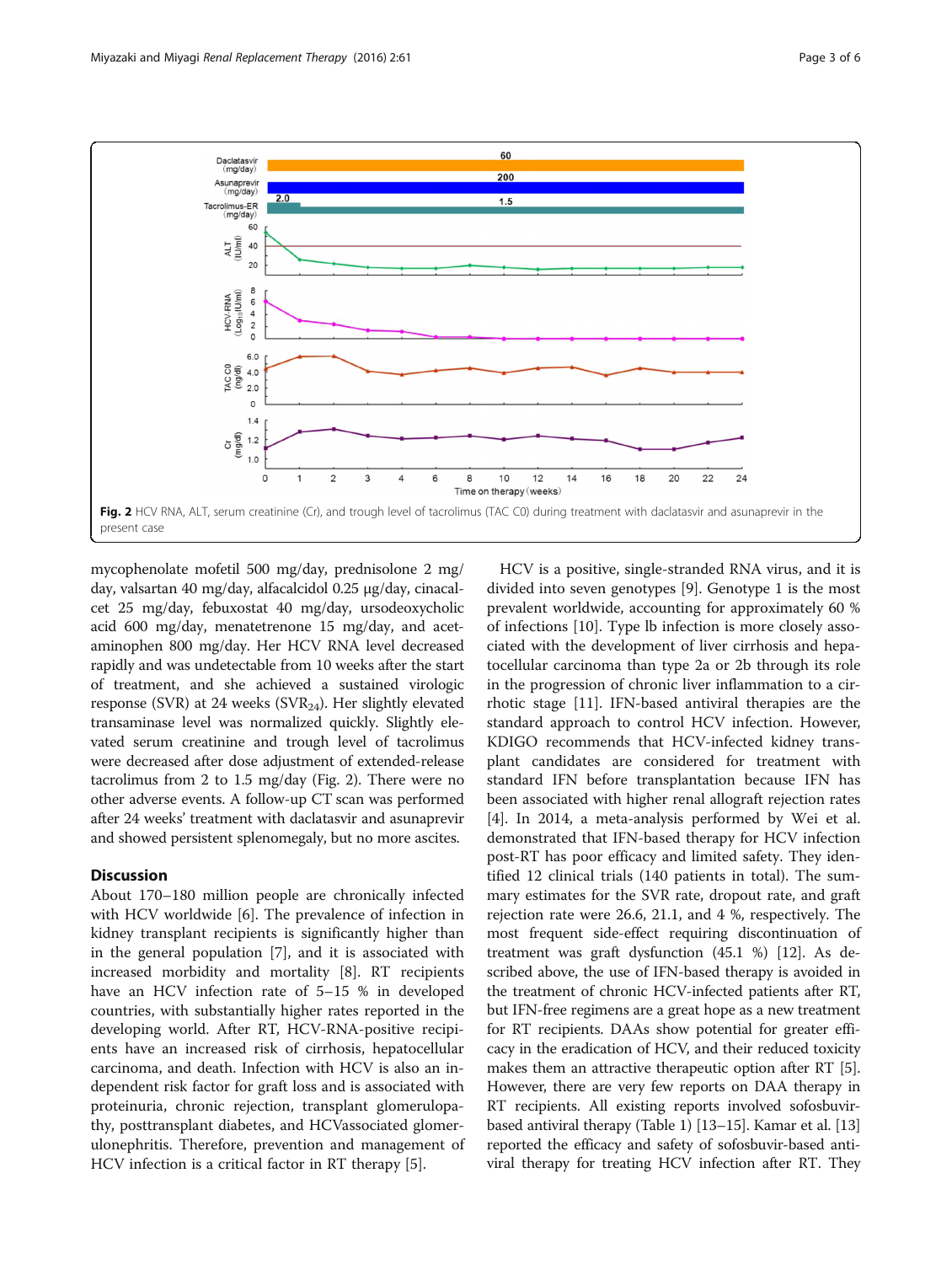<span id="page-3-0"></span>Table 1 DAAs after renal transplantation

| Number of case | Sex<br>Male/female | Platelets count, $\times$ 103/mm <sup>3</sup> , median (range) CNI |                 | HCV genotype                                                  | DAA regimen                                                                                             | Rate of SVR12 | Reference |
|----------------|--------------------|--------------------------------------------------------------------|-----------------|---------------------------------------------------------------|---------------------------------------------------------------------------------------------------------|---------------|-----------|
| 35             | 15:10              | 160 (180-290)                                                      | Tac:9<br>CyA:1  | 1a: $4$<br>1b:15<br>2:2<br>3:1<br>4:3                         | SOF/LDV:9<br>SOF/SMV:6<br>SOF/DCV:4<br>SOF/RBV:3<br>SOF:LDV/RBV:1<br>SOF/SMV/RBV:1<br>PEG-IFN/RBV/SOF:1 | 35/35         | $[13]$    |
| 20             | 16:4               | 180 (59-284)                                                       | Tac:19<br>CyA:1 | 1:4<br>1a:6<br>1a/1b:1<br>1 <sub>b:6</sub><br>2b:2<br>2a/2c:1 | SOF/LDV:7<br>SOF/SMV:9<br>SOF/DCV:1<br>SOF/RBV:3                                                        | 20/20         | $[14]$    |
| $\overline{4}$ | 2:1                | 201 (158-269)                                                      | Tac:3           | 4:3                                                           | SOF/RBV:3                                                                                               | 3/3           | $[15]$    |

CNI calcineurin inhibitor, CyA cyclosporin A, DAA direct-acting antivirals, DCV daclatasvir, HCV hepatitis C virus, LDV ledipasvir, PEG-IFN pegylated interferon, RBV ribavirin, SMV simeprevir, SOF sofosbuvir, SVR12 sustained a virologic response at 24 weeks, Tac tacrolimus

treated 25 RT recipients with chronic HCV infection. At 4 and 12 weeks after completing DAA therapy, all had a SVR. The tolerance of anti-HCV therapy was excellent, and no adverse events were observed. Sawinski et al. [[14](#page-4-0)] showed 20 consecutive RT recipients treated with IFNfree sofosbuvir-based antiviral treatment regimens for HCV. All patients cleared the virus while on therapy, and 100 % achieved a SVR at 12 weeks after completion of therapy. These DAAs were well tolerated, and less than half of the patients required calcineurin inhibitor dose adjustment during treatment. Hussein et al. [\[15\]](#page-4-0) also demonstrated successful treatment of HCV genotype 4 in RT recipients with sofosbuvir and ribavirin. They treated three patients and achieved SVR12 without major adverse events. Sofosbuvir is mainly eliminated by the kidney; therefore, its use is contraindicated in patients with severe renal impairment (glomerular filtration rate <30 mL/min/  $1.73 \text{ m}^2$ ) or chronic renal failure undergoing dialysis [\[16](#page-4-0)].

Daclatasvir plus asunaprevir has received its first global approval in this indication in Japan, which is the first alloral, IFN-, and ribavirin-free regimen for HCV genotype 1b [\[17\]](#page-4-0). Kumada H. et al. demonstrated that 24-week treatment with daclatasvir and asunaprevir provides a highly effective option for non-transplantation patients who currently have no effective treatment options (ineligible for or intolerant of IFN-based therapy) and for those patients who did not achieve SVR with prior treatment. In addition, they described that 22 patients with virologic failure had NS5A polymorphisms L31 and/or Y93 prior to treatment. The present case showed no variants in the L31M and Y93H region. The patients had a complication with compensated cirrhosis, and Kumada H. et al. also

Table 2 Characteristics of DAA and dose adjustments for renal or hepatic impairment

| <b>TWAIL &amp;</b> Characteristics of <i>DIV</i> cand dose adjustments for renar of hepatic impairment |                                                                                      |                                                                                                 |                                            |                                                           |                                                                                                                              |  |  |  |  |
|--------------------------------------------------------------------------------------------------------|--------------------------------------------------------------------------------------|-------------------------------------------------------------------------------------------------|--------------------------------------------|-----------------------------------------------------------|------------------------------------------------------------------------------------------------------------------------------|--|--|--|--|
| Drug                                                                                                   | Inhibition                                                                           | Induction                                                                                       | Substrate                                  | Renal impairment                                          | Hepatic impairment                                                                                                           |  |  |  |  |
| Asunaprevir                                                                                            | Moderate inhibitor<br>of CYP2D6                                                      | Weak inhibitor of<br>CYP3A4 and P-qp                                                            | Substrate of CYP3A4,<br>P-qp, and OATP1B1  | No adjustment needed                                      | Should likely be avoided<br>in patients with CTP<br>class B or C disease                                                     |  |  |  |  |
| Daclatasvir                                                                                            | Moderate inhibitor<br>of P-qp and OATP                                               | <b>NA</b>                                                                                       | Substrate of CYP3A<br>and P-gp             | No adjustment<br>needed                                   | No adjustment needed                                                                                                         |  |  |  |  |
| Ledipasvir                                                                                             | Mild inhibitor of<br>P-qp, BCRP                                                      | <b>NA</b>                                                                                       | Substrate of P-qp                          | No adjustment<br>needed                                   | No adjustment needed                                                                                                         |  |  |  |  |
| Paritaprevir,<br>ritonavir, and<br>ombitasvir plus<br>dasabuvir                                        | Inhibitor of CYP3A4,<br>CYP2D6, P-qp, OATP,<br>and BCRP                              | Inhibitor of CYP1A2.<br>CYP2C8, CYP2C9, and<br>CYP2C19 (based on<br>ritonavir pharmacokinetics) | Substrate of CYP3A4,<br>CYP2C8, and CYP2D6 | Likely no adjustment<br>needed                            | Not recommended in<br>patients with CTP<br>class B disease and<br>contraindicated in<br>patients with CTP<br>class C disease |  |  |  |  |
| Simeprevir                                                                                             | Mild inhibitor of intestinal<br>CYP3A and CYP1A2; mild<br>inhibitor of OATP and P-qp | <b>NA</b>                                                                                       | Substrate of CYP3A                         | No adjustment<br>needed                                   | Should be used with<br>caution in patients with<br>CTP class B or C disease                                                  |  |  |  |  |
| Sofosbuvir                                                                                             | <b>NA</b>                                                                            | <b>NA</b>                                                                                       | Substrate of P-qp                          | Not recommended if<br>GFR < 30 mL/min/1.73 m <sup>2</sup> | No adjustment needed                                                                                                         |  |  |  |  |

BCRP breast cancer resistance protein, CTP Child-Turcotte-Pugh, CYP cytochrome P450, DAA direct-acting antiviral drugs, GFR glomerular filtration rate, NA not available, OATP organic anion-transporting polypeptide, P-gp P-glycoprotein. Adapted from Hill et al. [[20\]](#page-5-0)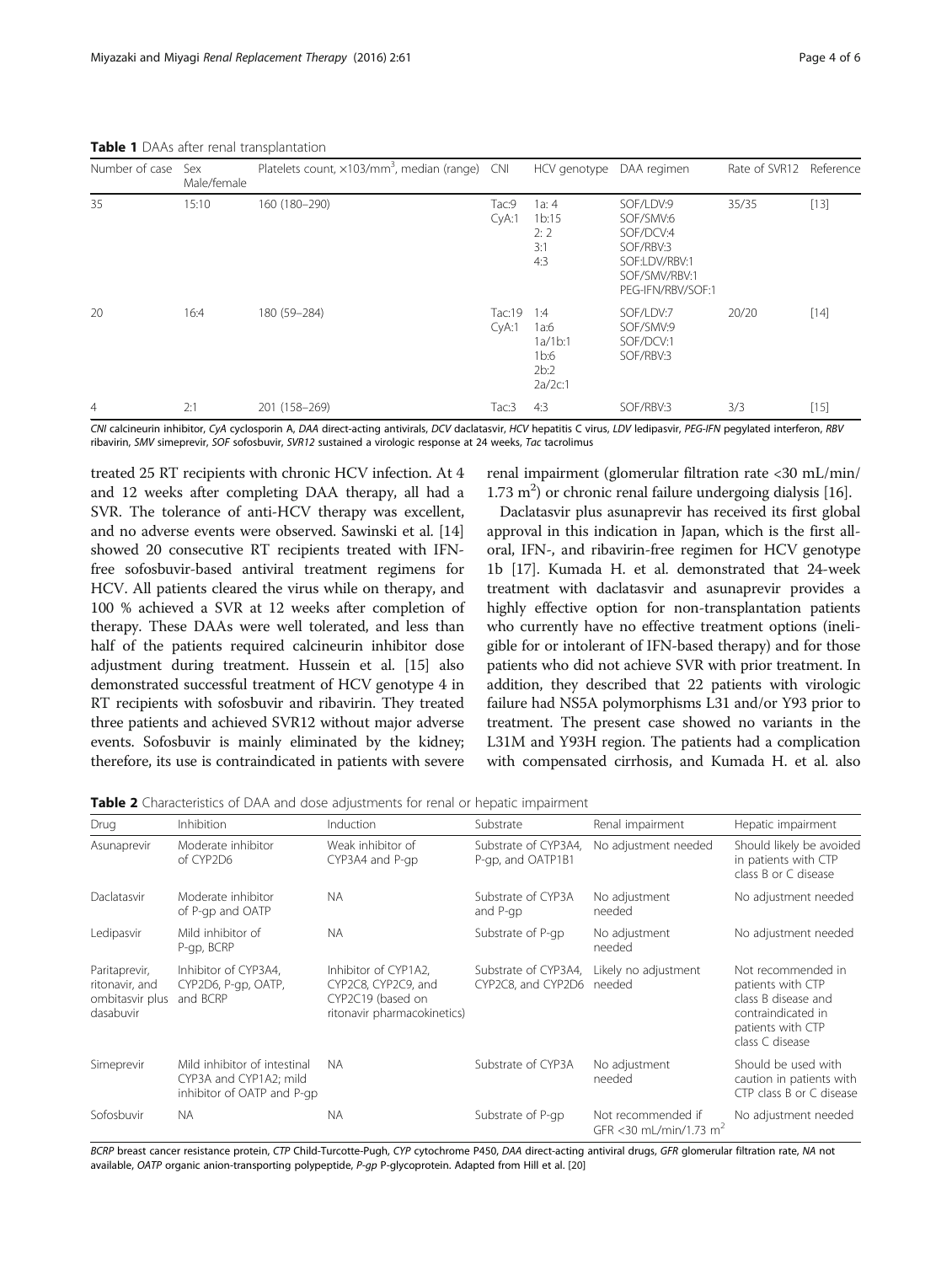<span id="page-4-0"></span>reported that their patients with cirrhosis also achieved high rates of  $\text{SVR}_{24}$  (20/22, 90.9 %) [18]. Most RT recipients showed chronic kidney disease stage 3 or more [19]. Hence, it is very important to recognize DAA metabolism and drug–drug interactions, and we showed here effectiveness of DAA and the use of dose adjustments for renal or hepatic impairment (Table [2](#page-3-0)) [\[20\]](#page-5-0). Daclatasvir and asunaprevir are primarily metabolized by the liver. Therefore, it is suggested that there is no need to adjust the doses of these drugs according to renal function. Daclatasvir and asunaprevir are suitable drugs to renal transplant recipients with impaired real function. Asunaprevir is a substrate of CYP3A, P-gp, and OATP 1B1 and 2B1. It inhibits OATP 1B1, 1B3, and 2B1 and P-gp and CYP2D6 and induces CYP3A4. Daclatasvir and asunaprevir are both contraindicated in patients taking strong CYP3A4 inducers, such as rifampicin, rifabutin, phenytoin, carbamazepine, phenobarbital, systemic dexamethasone, and products including foods containing Hypericum perforatum (St. John's wort) [\[21](#page-5-0)]. Asunaprevir is also contraindicated in patients taking cyclosporin [\[22\]](#page-5-0).

Our patient had moderate renal and hepatic impairment (Child–Pugh grade A) and treatment with daclatasvir plus asunaprevir was highly effective in the elimination of HCV without any adverse reactions other than a slight increase in serum creatinine and the trough level of tacrolimus.

# Conclusions

To the best of our knowledge, we report herein the first case of successful daclatasvir plus asunaprevir treatment for a patient who received a cadaveric RT complicated with compensated cirrhosis caused by HCV genotype 1b infection without any adverse effects. This new treatment may be considered for chronic HCV infection after RT.

#### Abbreviations

DAAs: Direct acting antivirals; HCV: Hepatitis C virus; IFN: Interferon; KDIGO: Kidney Disease Improving Global Outcomes; RT: Renal transplantation; SVR24: Sustained virological response at 24 weeks

#### Acknowledgements

We would like to thank Dr. Mitsuhiro Kawano (Kanazawa University Hospital) for his critical reading of the manuscript.

# Funding

None.

#### Availability of data and materials

We wish to share our data.

## Authors' contributions

RM and KM took care of patients and participated in the decision of treatment. RM prepared the manuscript. Both authors read and approved the final manuscript.

#### Competing interests

Miyazaki has received lecture fees from Bristol-Myers Squibb. Miyagi has no conflicts to report.

#### Consent for publication

We gained written informed consent for publication from this patient.

#### Ethics approval and consent to participate

After the local ethics committee approval, we obtained written informed consent from this patient.

### Received: 30 March 2016 Accepted: 22 October 2016 Published online: 14 November 2016

#### References

- 1. Wise M, Bialek S, Finelli L, Bell BP, Sorvillo F. Changing trends in HCV-related mortality in USA. Hepatology. 2008;47:1128–35.
- 2. Omata M, Yokosuka O, Takano S, Kato N, Hosoda K, Imazeki F, Tada M, Ito Y, Ohto M. Resolution of acute hepatitis C after therapy with natural beta interferon. Lancet. 1991;338:914–5.
- 3. Webster DP, Klenerman P, Dusheiko GM. Hepatitis C. Lancet. 2015;385: 1124–35.
- 4. KDIGO clinical practice guidelines for the prevention, diagnosis, evaluation, and treatment of hepatitis C in chronic kidney disease. Kidney Int 2008; 73(Suppl.109):S1–S99
- 5. Morales JM, Fabrizi F. Hepatitis C and its impact on renal transplantation. Nat Rev Nephrol. 2015;11:172–82.
- 6. Shepard CW, Finelli L, Alter MJ. Global epidemiology of hepatitis C virus infection. Lancet Infect Dis. 2005;5:558–67.
- 7. Fabrizi F, Martin P, Dixit V, Bunnapradist S, Dulai G. Hepatitis C virus antibody status and survival after renal transplantation: meta-analysis of observational studies. Am J Transplant. 2005;5:1452–61.
- 8. Baid-Agrawal S, Pascual M, Moradpour D, Frei U, Tolkoff-Rubin N. Hepatitis C virus infection in haemodialysis and kidney transplant patients. Rev Med Virol. 2008;18:97–115.
- 9. Smith DB, Bukh J, Kuiken C, Muerhoff AS, Rice CM, Stapleton JT, Simmonds P. Expanded classification of hepatitis C virus into 7 genotypes and 67 subtypes. Hepatology. 2014;59:318–27.
- 10. Messina JP, Humphreys I, Flaxman A, Brown A, Cooke GS, Pybus OG, Barnes E. Global distribution and prevalence of hepatitis C virus genotypes. Hepatology. 2015;61:77–87.
- 11. Raimondi S, Bruno S, Mondelli MU, Maisonneuve P. Hepatitis C virus genotype 1b as a risk factor for hepatocellular carcinoma development: a meta-analysis. J Hepatol. 2009;50:1142–54.
- 12. Wei F, Liu J, Liu F, Hu H, Ren H, Hu P. Interferon-based anti-viral therapy for hepatitis C virus infection after renal transplantation: an updated metaanalysis. PLoS One. 2014;9:e90611.
- 13. Kamar N, Marion O, Rostaing L, Cointault O, Ribes D, Lavayssière L, Esposito L, Del Bello A, Métivier S, Barange K, Izopet J, Alric L. Efficacy and safety of sofosbuvir-based antiviral therapy to treat hepatitis C virus infection after kidney transplantation. Am J Transplant. 2015;16:1474–9.
- 14. Sawinski D, Kaur N, Ajeti A, Trofe-Clark J, Lim M, Bleicher M, Goral S, Forde KA, Bloom RD. Successful treatment of hepatitis C in renal transplant recipients with direct-acting antiviral agents. Am J Transplant. 2016;16:1588–95.
- 15. Hussein NR, Sidiq Z, Saleem M. Successful treatment of hepatitis C virus genotype 4 in renal transplant recipients with direct-acting antiviral agents. Am J Transplant. 2016. doi[:10.1111/ajt.13767](http://dx.doi.org/10.1111/ajt.13767) [Epub ahead of print].
- 16. Pipili C, Cholongitas E. Pharmaceutical management of hepatitis B and C in liver and kidney transplant recipients. World J Gastrointest Pharmacol Ther. 2015;6:105–10.
- 17. Bristol–Myers Squibb. Japan approves first all-oral, interferonand ribavirinfree hepatitis C treatment, Daklinza (daclatasvir) and Sunvepra (asunaprevir) Dual Regimen [media release]. 7 July 2014 [http://news.bms.com/press](http://news.bms.com/press-release/japan-approvesfirst-all-oral-interferon-and-ribavirin-free-hepatitis-c-treatment-dakl)[release/japan-approvesfirst-all-oral-interferon-and-ribavirin-free-hepatitis-c](http://news.bms.com/press-release/japan-approvesfirst-all-oral-interferon-and-ribavirin-free-hepatitis-c-treatment-dakl)[treatment-dakl](http://news.bms.com/press-release/japan-approvesfirst-all-oral-interferon-and-ribavirin-free-hepatitis-c-treatment-dakl)
- 18. Kumada H, Suzuki Y, Ikeda K, Toyota J, Karino Y, Chayama K, Kawakami Y, Ido A, Yamamoto K, Takaguchi K, Izumi N, Koike K, Takehara T, Kawada N, Sata M, Miyagoshi H, Eley T, McPhee F, Damokosh A, Ishikawa H, Hughes E. Daclatasvir plus asunaprevir for chronic HCV genotype 1b infection. Hepatology. 2014;59:2083–91.
- 19. White C, Akbari A, Hussain N, Dinh L, Filler G, Lepage N, Knoll GA. Chronic kidney disease stage in renal transplantation classification using cystatin C and creatinine-based equations. Nephrol Dial Transplant. 2007;22:3013–20.